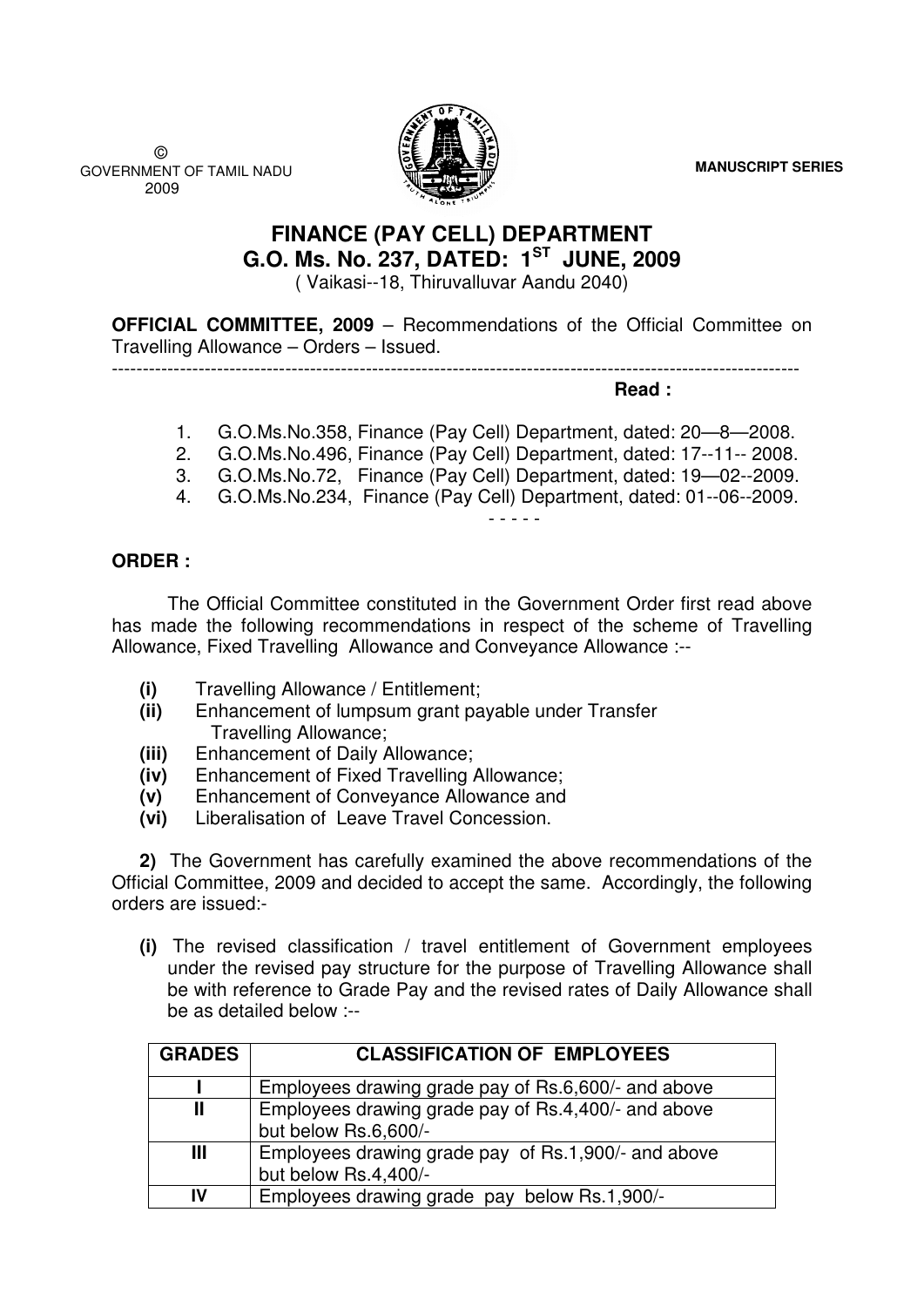**(ii)** Entitlement of Government employees to travel by Air or Rail on Official duty shall be regulated as below :--

| <b>GRADES</b>                                                                              |                                                                                                                               |                                                                                                                      | <b>ELIGIBILITY</b>                                                                                                                   |  |  |
|--------------------------------------------------------------------------------------------|-------------------------------------------------------------------------------------------------------------------------------|----------------------------------------------------------------------------------------------------------------------|--------------------------------------------------------------------------------------------------------------------------------------|--|--|
| Grade-I                                                                                    |                                                                                                                               |                                                                                                                      |                                                                                                                                      |  |  |
| a)                                                                                         | Employees drawing grade pay of<br>Rs.8,800/- or more (including)<br>Officers of All India Service)  <br>serving in the State. | Air or Air-conditioned First Class by<br>Rail irrespective of whether the<br>journey is within or outside the State. |                                                                                                                                      |  |  |
| b)                                                                                         | Employees drawing grade pay of<br>Rs.6,600/- or more (including<br>Officers of All India Service) serving<br>in the State.    | i)<br>ii)                                                                                                            | Air Journey outside the State.<br>First Class or Air-conditioned<br>Second Class by Rail for journey<br>within or outside the State. |  |  |
| Grade-II<br>Employees drawing grade pay of<br>Rs.4,400/- and above but below<br>Rs.6,600/- |                                                                                                                               |                                                                                                                      | First Class by Rail                                                                                                                  |  |  |
| Grade-III & IV                                                                             |                                                                                                                               |                                                                                                                      |                                                                                                                                      |  |  |
|                                                                                            | Employees drawing<br>grade<br>pay<br>below Rs.4,400/-                                                                         |                                                                                                                      | Second Class by Rail                                                                                                                 |  |  |

The Officers drawing the grade pay of Rs.10,000/- and above are eligible to travel by air in Executive Class.

**(iii)** Revised rates of Daily Allowance shall be as follows:--

| Grade | <b>Revised Pay Range</b>                      |          | Daily Allowance |  |
|-------|-----------------------------------------------|----------|-----------------|--|
|       | (i.e. Grade Pay)                              | Existing | Revised         |  |
|       |                                               | Rs.      | Rs.             |  |
|       | Employees drawing grade pay of Rs.6,600/- and | 100      | 200             |  |
|       | above                                         |          |                 |  |
| Ш     | Employees drawing grade pay of Rs.4,400/- and |          |                 |  |
|       | above but below Rs.6,600/-                    | 75       | 150             |  |
| Ш     | Employees drawing grade pay of Rs.1,900/- and |          |                 |  |
|       | above but below Rs.4,400/-                    | 50       | 100             |  |
| IV    | Employees drawing grade pay below Rs.1,900/-  | 40       | 80              |  |
|       |                                               |          |                 |  |

- **(iv)** Daily allowance shall be double the above rates for stay in Chennai City and other Metropolitan cities.
- **(v)** In respect of Terminal Charges paid for the journey between residence, place of halt or work and Railway Station or Bus Terminal or Air Port, the existing rates shall be continued in the revised pay structure.
- **(vi)** Lumpsum grant payable under Transfer Travelling Allowance shall be increased by 50% as shown below:--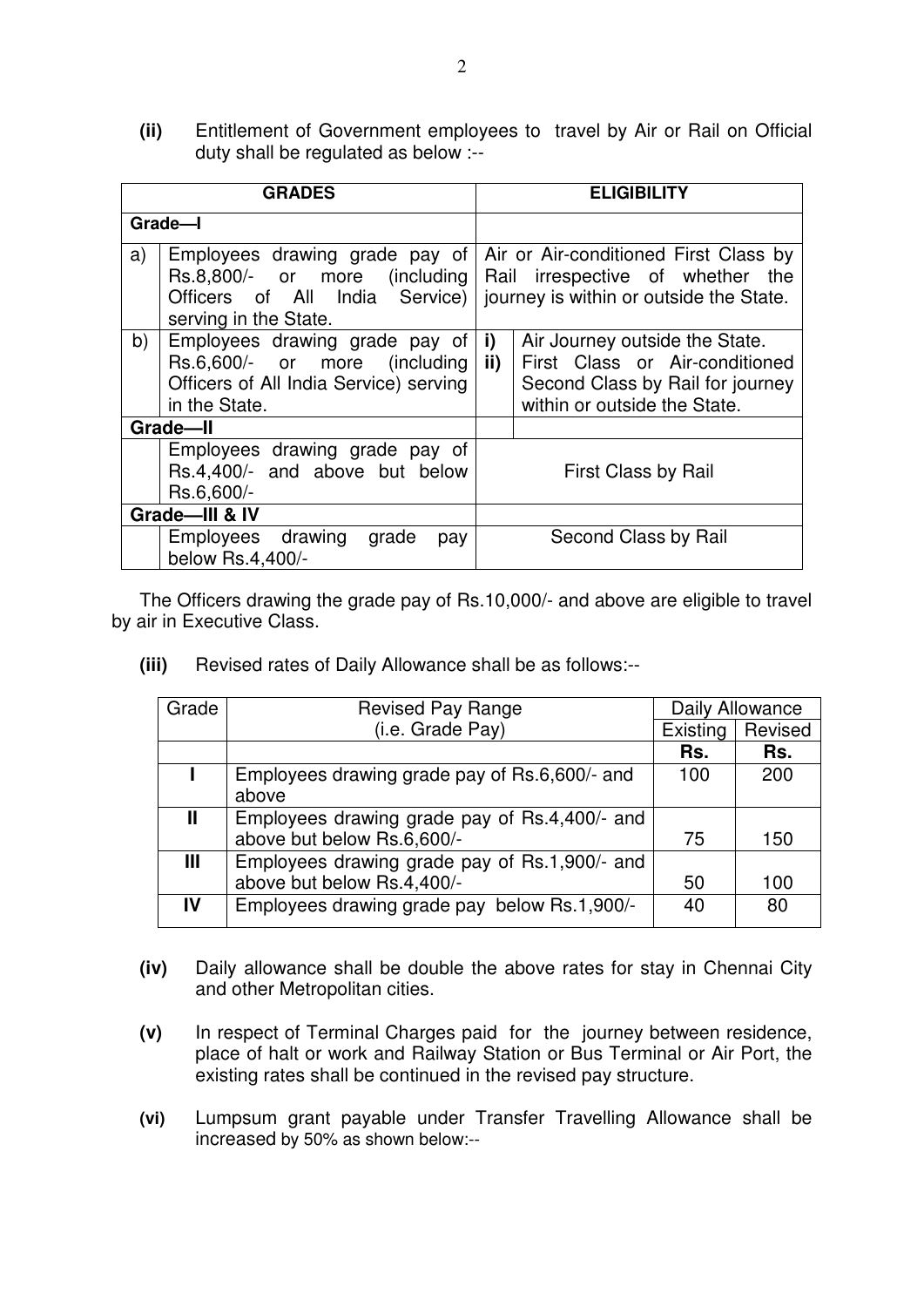| SI.           |       | Transfer between station at<br>a distance beyond 8 kms. |                   | Transfer between station        |         |  |
|---------------|-------|---------------------------------------------------------|-------------------|---------------------------------|---------|--|
| No.           | Grade |                                                         | but below 60 kms. | at a distance<br>beyond 60 kms. |         |  |
|               |       | Existing                                                | Revised           | Existing                        | Revised |  |
|               |       | Rs.                                                     | Rs.               | Rs.                             | Rs.     |  |
|               |       | 600                                                     | 900               | 1200                            | 1800    |  |
| $\mathcal{P}$ |       | 450                                                     | 675               | 950                             | 1425    |  |
| 3             | Ш     | 300                                                     | 450               | 650                             | 975     |  |
|               |       | 150                                                     | 225               | 350                             | 525     |  |

- **(vii)** The quantum of Fixed Travelling Allowance sanctioned with effect from 1—1—96 and which was not revised after 1—1—96 shall be doubled.
- **(viii)** The existing quantum of Conveyance Allowance shall be doubled.
- **(ix)** The Mileage Allowance at the existing rate of Rs.5/- per k.m. for journey performed by Car and Rs.2.25/- per k.m. for journeys performed by Motor Cycle / Scooter / Moped shall be revised as Rs.8/- per k.m. and Rs.4/ per k.m. respectively.

**3)** Consequent on the increase of the Basic Pay and taking note of the increase in Daily Allowance ordered above, the existing monthly ceiling on Travelling Allowance shall be reduced from 20% to 10% of revised pay. Wherever the existing ceiling is 25% it shall be reduced to 12% of revised pay.

### **4) Leave Travel Concession :**

 The employees shall also be entitled to travel outside the State by availing Leave Travel Concession subject to the condition that the reimbursement of travel cost should be limited to a maximum distance of 800 kms. from place of their work. The eligibility of the officers to travel by air while on official tour shall also be applicable for availing Leave Travel Concession. However, the officers permitted to travel by air on Leave Travel Concession in the existing pay scales shall also be permitted to avail Leave Travel Concession by air in the revised pay structure also.

**5)** These Orders shall take effect from **1 st June, 2009.** 

**6)** These Orders shall apply to Government employees and employees under local bodies.

## **(BY ORDER OF THE GOVERNOR)**

## **K. GNANADESIKAN, PRINCIPAL SECRETARY TO GOVERNMENT.**

To

All Secretaries to Government.

The Secretary, Legislative Assembly, Secretariat, Chennai-600 009.

The Secretary to the Governor, Chennai--32.

The Comptroller, Governors Household, Raj Bhavan, Chennai-32.

The Secretary to the Governor, Chennai--32.